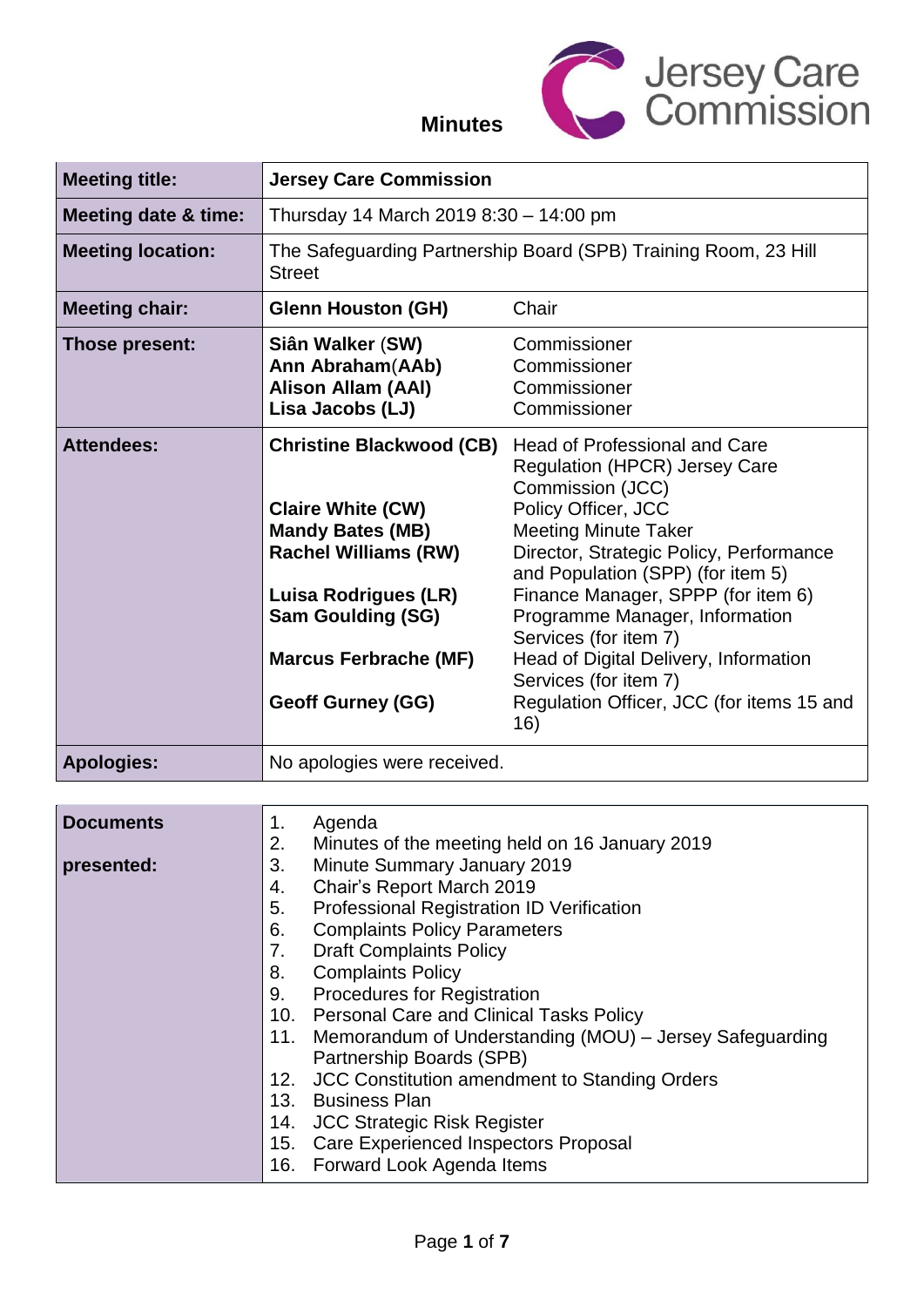|  | 17. Commissioners Briefing Paper - Children/Young People/Young<br><b>Adults</b>                                                           |
|--|-------------------------------------------------------------------------------------------------------------------------------------------|
|  | 18. Operational statistics for January and February 2019<br>19. The financial report in income and expenditure to the end of<br>February. |
|  | 20. Flowchart of current complaints process                                                                                               |

## **PART A – PUBLIC SESSION**

| Welcome Introduction and Declarations of Interest.                                                    |  |
|-------------------------------------------------------------------------------------------------------|--|
| The Chair opened the meeting and welcomed everyone.                                                   |  |
| The Chair asked whether there were any declarations of interest with the Agenda –<br>none was raised. |  |

| 2. | Minutes of last meeting, Matters Arising and review of Actions                                                                                                                                                                                                                                                                                                                                               |            |
|----|--------------------------------------------------------------------------------------------------------------------------------------------------------------------------------------------------------------------------------------------------------------------------------------------------------------------------------------------------------------------------------------------------------------|------------|
|    | The minutes of the meetings of 16 January (document 2) were agreed as an accurate<br>record, with the following amendment:<br>The numbering be corrected as there is no number 14.                                                                                                                                                                                                                           |            |
|    | SW proposed acceptance of the amended minutes, which was seconded by LJ. The<br>amended minutes to be circulated.                                                                                                                                                                                                                                                                                            |            |
|    | <b>Review of Actions:</b><br>• Actions 1 and 4 can be removed<br>• Actions 2 and 7 can be marked as completed<br>• Action 5, remove the word 'Independent' from the title of the Jersey<br>Safeguarding Partnership Board.                                                                                                                                                                                   |            |
|    | <b>Matters Arising:</b><br>The Commissioners agreed that for a trial period of three meetings a summary<br>of each set of minutes will be published on the Commission's website in<br>addition to the approved full minutes.<br>The summary of the January minutes (document 3) was agreed by the<br>$\bullet$<br>meeting, with an amendment required to point 9 to be redrafted by AAb and<br>agreed by GH. | AAb/<br>GH |

| 3. | <b>Chair's Update</b>                                                                                                                                                      |  |
|----|----------------------------------------------------------------------------------------------------------------------------------------------------------------------------|--|
|    | GH briefly covered the items detailed in the Chair's report (document 4).                                                                                                  |  |
|    | He advised that:<br>the closing date for the Chief Inspector position is 10 April, and that SW will be<br>the contact for potential applicants wishing to discuss the role |  |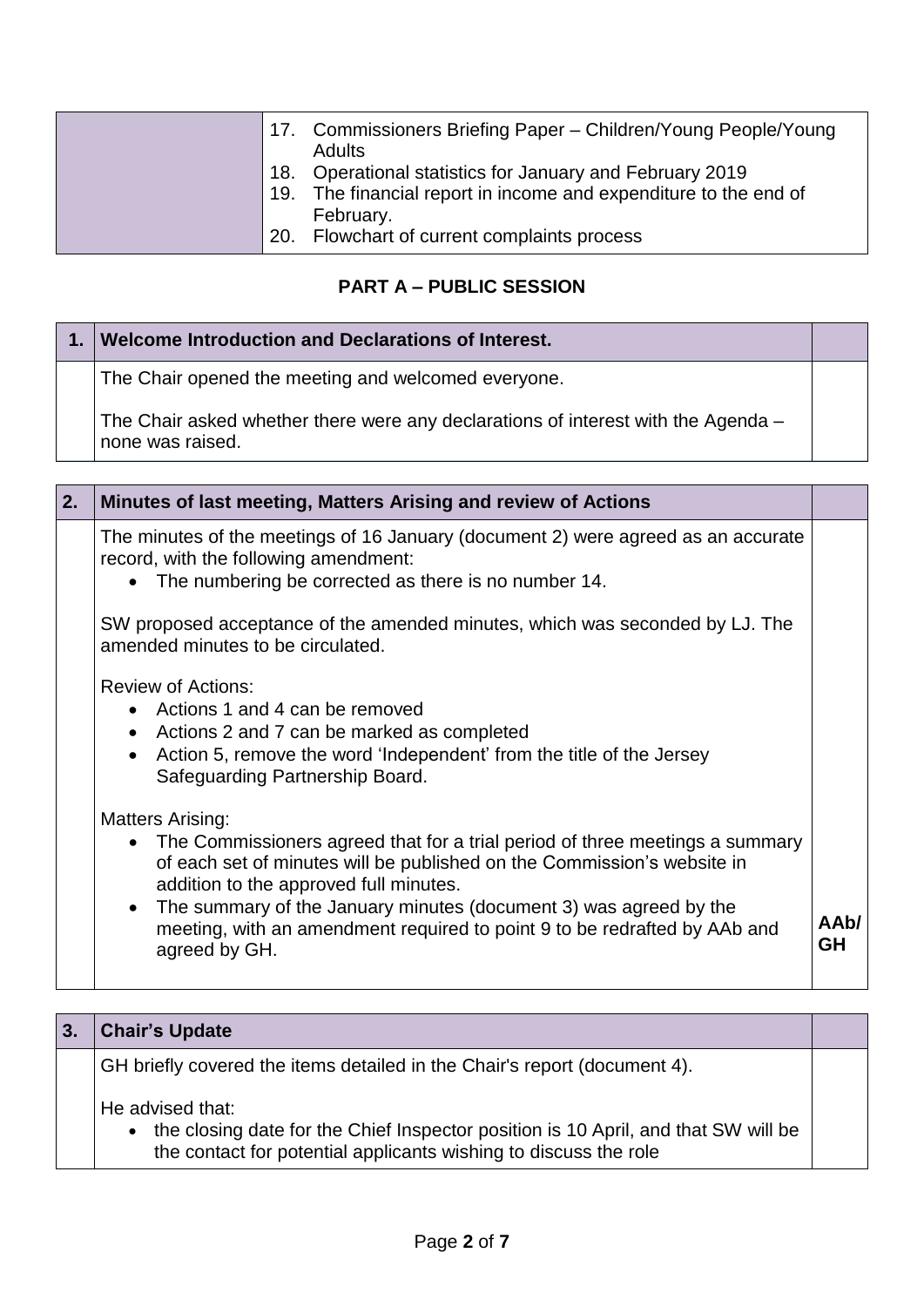- ideally the successful applicant will be able to attend the Board meeting on 03 July
	- the Board meeting on 15 May would be CB's last, and should therefore focus on hand over
	- the meeting with Guernsey arranged for 13 March did not take place and will be re-arranged
	- a meeting with the Children's Commissioner had been arranged following the Board meeting
	- the dates of Frances Oldham's visit to Jersey will coincide with the May Board meeting
	- Commissioners' appraisals, and the resultant paperwork will be sent to each Commissioner for approval and sign off
	- the Chair wished to thank the participants at the Board Workshop on 13 March and those that hosted visits to facilities

an extra meeting for Commissioners would be arranged for 9 October and will take the form of a workshop with JCC staff focusing on the development of inspection frameworks and reporting formats.

| 4. | <b>Head of Professional and Care Regulation's Update</b>                                                                                                                                                                                                                                                                                                                                                                                                                                                                                                                                                                                                                                                                                                                                                                                                                                                                                                                                                             |  |
|----|----------------------------------------------------------------------------------------------------------------------------------------------------------------------------------------------------------------------------------------------------------------------------------------------------------------------------------------------------------------------------------------------------------------------------------------------------------------------------------------------------------------------------------------------------------------------------------------------------------------------------------------------------------------------------------------------------------------------------------------------------------------------------------------------------------------------------------------------------------------------------------------------------------------------------------------------------------------------------------------------------------------------|--|
|    | CB circulated the operational statistics for January and February 2019 (document 18)<br>and advised:<br>• information about applying for registration under the Regulation of Care<br>(Jersey) Law 2014 (RoCL) was sent in January to services known to fall under<br>the new regulatory framework, to date 2 applications have been received.<br>Existing registered services were asked in February to provide the<br>Commission with information required under the RoCL.<br>• the closing date for the Head of Governance post is 15 March, shortlisting 27<br>March, and interviewing on 12 April<br>the carecommission.je website is now operational and being populated<br>the social work degree proposed to be taught in the island at Highlands<br>College, will not be recognised as a UK qualification by the HCPC, but<br>graduates will be able to register as overseas registrants. Registration of<br>Social Workers in England is due to transfer from the HCPC to Social Work<br>England in April. |  |

| 5. | <b>Links with States of Jersey</b>                                                                                                                                                                                                                                                                                                                                                                                                                                                |  |
|----|-----------------------------------------------------------------------------------------------------------------------------------------------------------------------------------------------------------------------------------------------------------------------------------------------------------------------------------------------------------------------------------------------------------------------------------------------------------------------------------|--|
|    | RW joined the meeting and:<br>• advised she is the link Director for SPPP responsible for the department's<br>duties under the MOU with the JCC and any human resource issues with the<br>staff, including consulting about the departmental restructuring and for States<br>employees' training.<br>• offered assistance with governance, business continuity issues, if that would<br>be helpful<br>• advised she can support the Commission in ensuring both financial and Key |  |
|    | Performance Indicator (KPI) adherence                                                                                                                                                                                                                                                                                                                                                                                                                                             |  |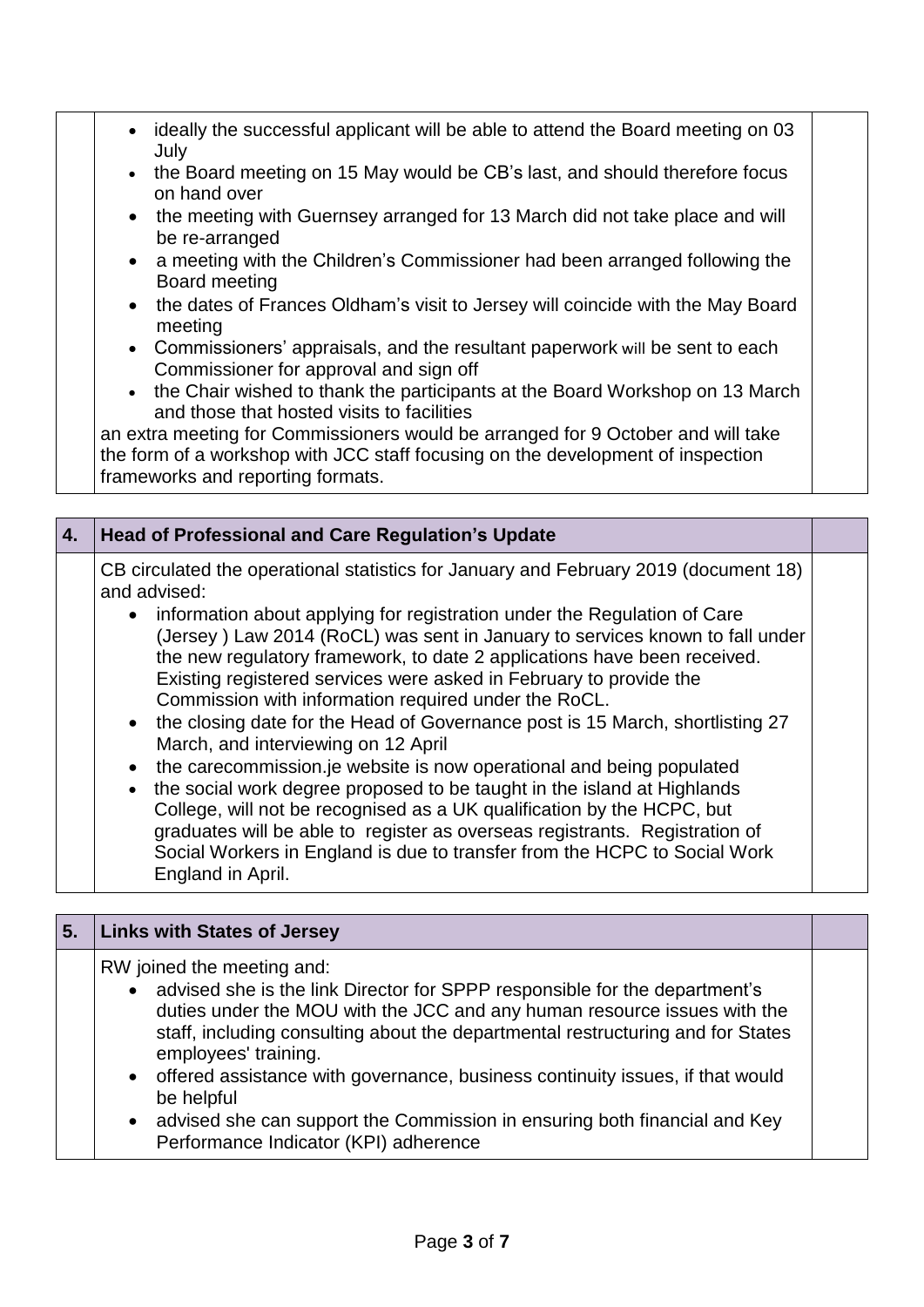| • in accordance with the MOU advised she will request 6 monthly reports,<br>quarterly meetings with the Chief Inspector, and to be kept informed of risks<br>and issues<br>• advised the JCC will need to provide detailed information in the next two<br>months about financial priorities in 2020, and high level detail for 2021-2023<br>for future budgeting purposes<br>• explained there is an opportunity once a year to request additional resources<br>from the Council of Ministers Common Strategic Policy by presenting a<br>business case, funding has already been identified for the follow-up Ofsted led<br>inspection in 2019<br>• a review of some of the JCCs fees is in process for 2020, and any proposal to<br>take on additional regulated services such as children's social work services,<br>early help, and CAMHS fits in the 2021-2023 plan. |
|--------------------------------------------------------------------------------------------------------------------------------------------------------------------------------------------------------------------------------------------------------------------------------------------------------------------------------------------------------------------------------------------------------------------------------------------------------------------------------------------------------------------------------------------------------------------------------------------------------------------------------------------------------------------------------------------------------------------------------------------------------------------------------------------------------------------------------------------------------------------------|
|--------------------------------------------------------------------------------------------------------------------------------------------------------------------------------------------------------------------------------------------------------------------------------------------------------------------------------------------------------------------------------------------------------------------------------------------------------------------------------------------------------------------------------------------------------------------------------------------------------------------------------------------------------------------------------------------------------------------------------------------------------------------------------------------------------------------------------------------------------------------------|

#### **6. Finance**

LR joined the meeting and presented the template for the routine reports of income and expenditure reporting to the Commission. Commissioners agreed with the proposed template being used for future reports.

LR advised that the Quality Assurance Officer post and Regulation Officer/Inspector with responsibility for children were currently funded from external funds but in 2020 the Quality Assurance Officer post and 0.75 the Regulation Officer/Inspector with responsibility for children would be funded by the Commission.

Commissioners identified this as a financial risk.

#### **7. Professional Registration Online registration**

SG and MF joined the meeting and explained the background to the Government of Jersey (GoJ) contracting with the digital identity platform Yoti, to authenticate identity for online transactions, and that Yoti can be used for online registration with the JCC.

They also explained the need for a data sharing agreement for use of the common database.

The Commission agreed in principle for the Yoti platform to be used to validate identity for online applications for professional registration.

| 8. | <b>Complaints Procedure</b>                                                                                                                                                         |  |
|----|-------------------------------------------------------------------------------------------------------------------------------------------------------------------------------------|--|
|    | AAb explained the Complaints Policy Parameters, and Complaints Policy (documents<br>$6$ and $8$ )                                                                                   |  |
|    | CB handed round a flowchart (document 20) showing the current complaints process,<br>and talked through the process for responding to complaints relating to regulated<br>activity. |  |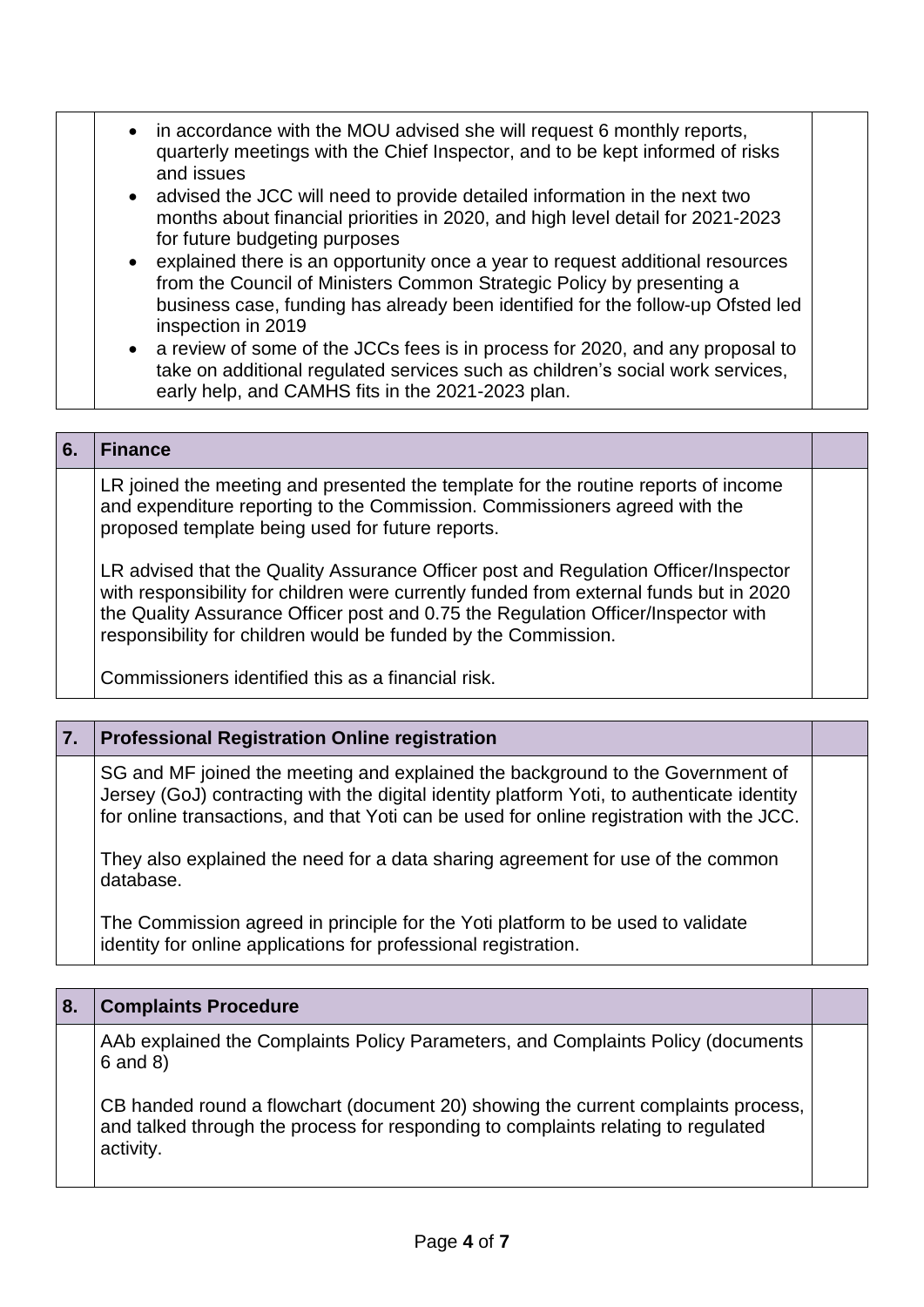Commissioners agreed the need for robust delineation of their responsibilities when dealing with complaints investigations with respect to complaints about the Care Commission and how to respond appropriately to information received about complaints raised about regulated activity.

Commissioners noted the possibility of a Jersey Public Services Ombudsman being appointed with powers of investigation. AAb agreed to refine the Draft Complaints Policy for complaints about the JCC (ref. document 7).

Commissioners agreed that the staff team should use the flow chart as the current practice for responding to complaints about regulated activity.

It was agreed that further and more detailed consideration needed to be given to the role and responsibilities of the Care Commission in dealing with complex issues brought to its attention about regulated activity.

#### **9. Operational Policies and Guidance**

CW explained the consultation and background to document the Personal Care and Clinical Tasks Policy (ref. document 10). Commissioners approved the document.

Commissioners approved the Procedures for Registration (document 9) with the following amendments:

- p. 11 section 6.2 change uses of 'Are the Commission', to 'Is the Commission'
- p. 12 section 6.14 to clarify when the Commissioners will deem managers as being unfit for registration
- p. 15 section 9.2 amend to 'the Commission considers delegating…'

#### **10. Safeguarding Partnership Board MOU**

SW advised the meeting that she is happy with the draft MOU (ref. document 11), with the exception of:

- section 2.2 which should be amended to 'The MOU does not affect existing statutory functions'
- and section 23, which can be deleted.

The Commissioners agreed the document with those amendments, once SPBs have added a description of their functions.

#### **11. Standing Orders**

The revised Standing Orders (ref. document 12) were agreed, subject to the following amendments:

- p. 5 amend to 'Regulations came into force on 1 January 2019.'
- p. 10 amend to 'Agendas, papers, approved minutes and summaries of minutes'.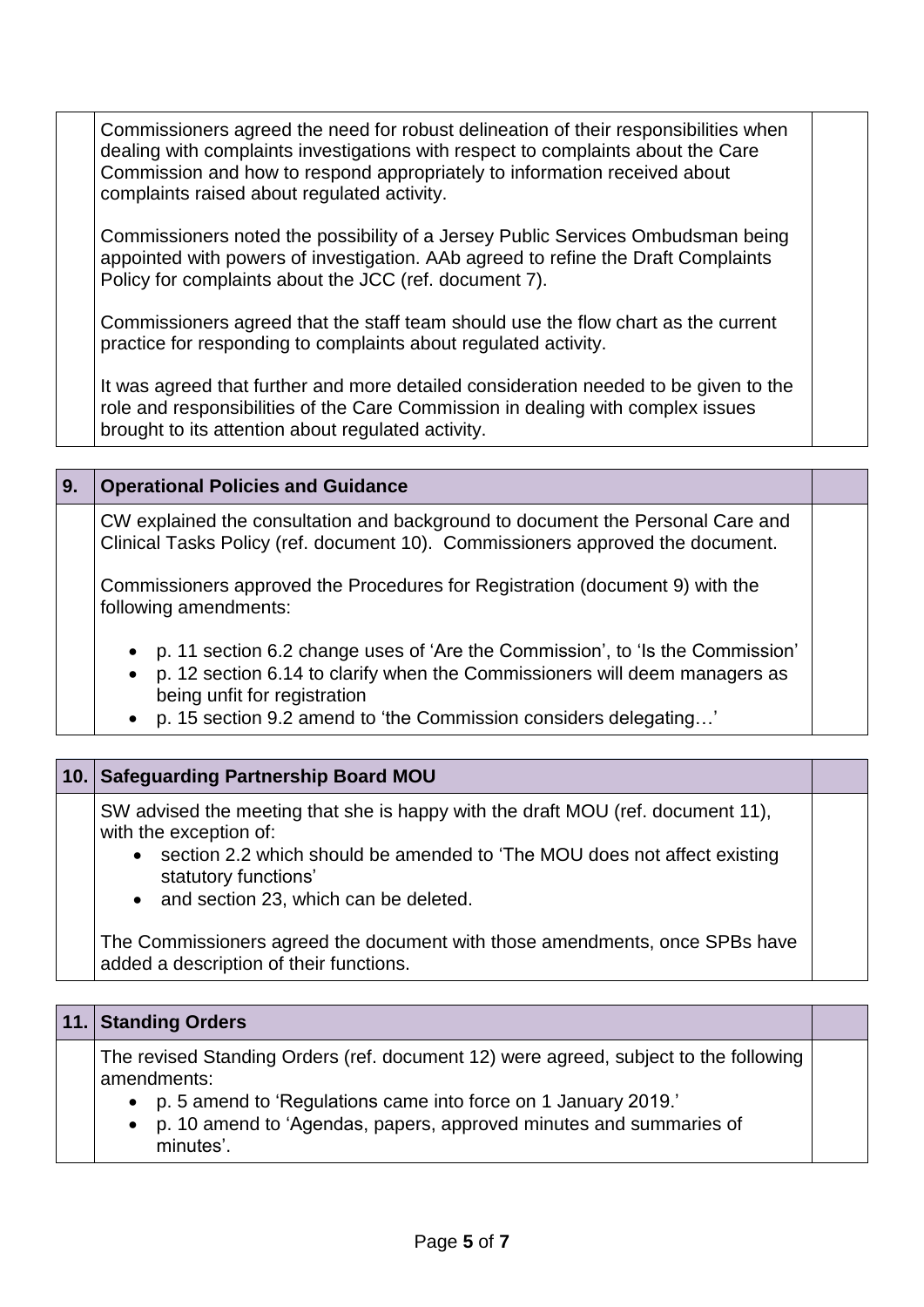|  | 12. Business Plan |
|--|-------------------|
|--|-------------------|

Review of the Business Plan (ref. document 13) was referred to the May Board and will be placed on the Egress workspace so any proposed amendments can be created collaboratively.

#### **13. Review of risk register**

Review of the JCC Strategic Risk Register (ref. document 14) was referred to the May Board and will be placed on Egress workspace so any proposed amendments can be created collaboratively.

#### **14. Inspectors by experience scoping paper**

GG attended and explained that he had met with representatives of Children's Services and Jersey Cares and both express the view that it is inappropriate to use local care experienced young people as lay inspectors within Jersey, due to the island's size and confidentiality issues . GG has investigated bringing care experienced inspectors from other jurisdictions, and has begun discussions with Scotland's Participation Network. AAl suggested exploring the idea of exchanging care experienced inspectors with those in the Isle of Man, a jurisdiction with a similar population.

It was agreed that GG would visit Scotland to explore opportunities for collaborative working, and that consideration be given to a bid for funding to take this proposal to the next stage.

| 15. Any Other Business                                                                                                                                                                                                                                                                                                                                                                                                              |  |
|-------------------------------------------------------------------------------------------------------------------------------------------------------------------------------------------------------------------------------------------------------------------------------------------------------------------------------------------------------------------------------------------------------------------------------------|--|
| • Commissioners checked their diaries but were unable to reschedule the<br>September meeting.<br>• Commissioners agreed that the address of Children's Services should be used<br>for the identifying address of Children's Care Homes on the website.<br>• GH advised for the register of interests that he has been appointed a non-<br>executive director of the Board of the Public Prosecution Service in Northern<br>Ireland. |  |

#### **16. Dates of Next Meeting and forward look**

The Forward Look should be amended to remove 5 September.

Dates of next Board meetings:

- Wednesday 15 May 2019
- Wednesday 3 July 2019
- Wednesday 4 September 2019
- Wednesday 13 November 2019